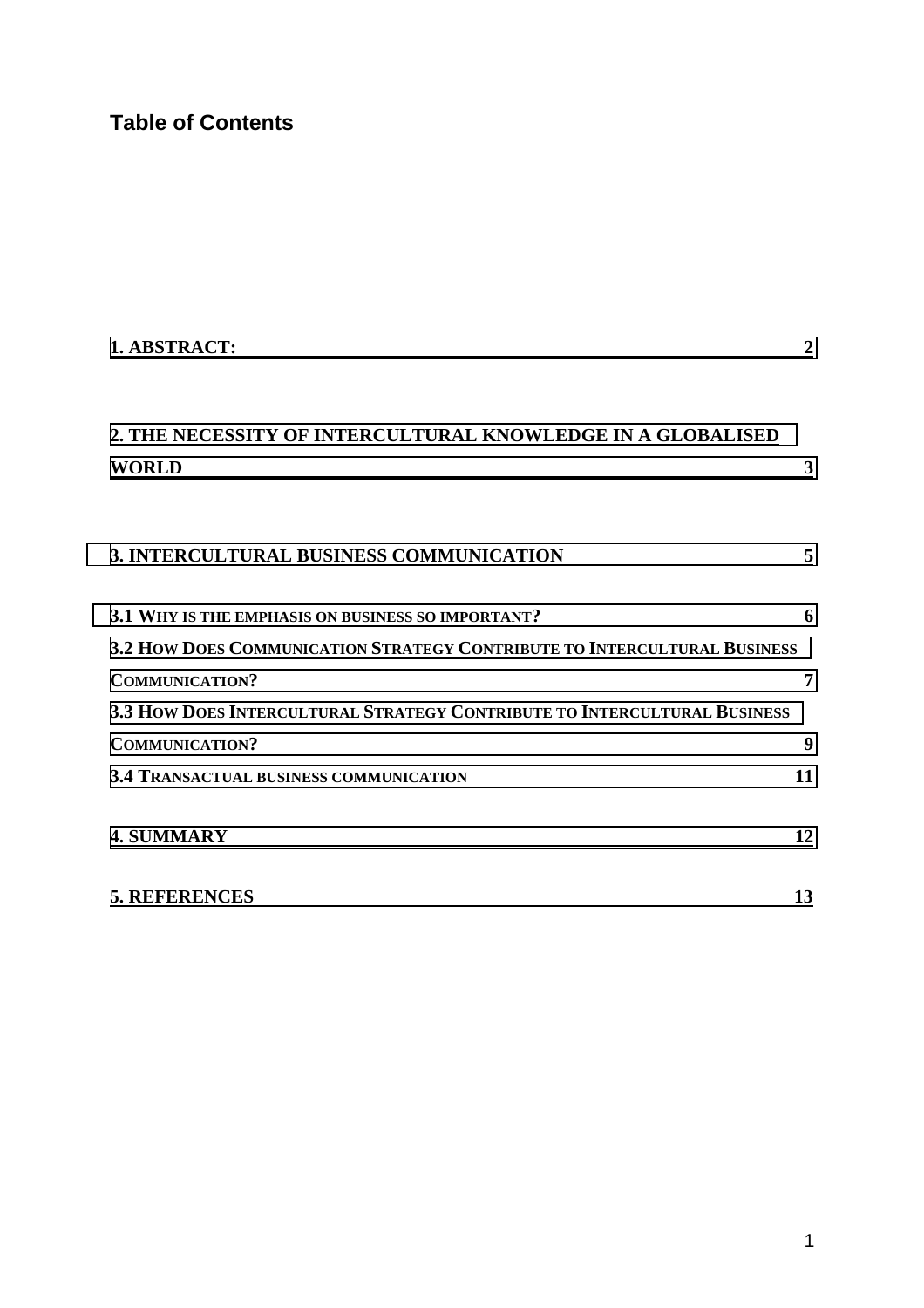## <span id="page-1-0"></span>**1. Abstract:**

As a result of the interconnection of world economies the number of employees working abroad for a certain period of time is increasing. For an engagement abroad companies, respectively their managers need beside professional and strategic competencies also more and more intercultural, business specific skills. This paper develops a theoretical framework for Intercultural Business Communication.

As I learned during my researches, discussions on the theory of Intercultural Business Communication have mostly focused on Intercultural Communication using business as examples rather than including business as a distinct variable.

Authors who focus on international business may discuss some communication issues, often in relation to negotiation or expatriate selection and training, but the emphasis is typically not on the communication but on functional business problems.

As the term implies, Intercultural Business Communication deals with intercultural issues, communication, and business. It is the communication among individuals or groups from different cultural backgrounds in a business environment. As such it has its own identity separate from business communication, Intercultural Communication, and international business.

The work presented here discusses the intercultural business, and communication strategies that are part of Intercultural Business Communication.

This paper gives an insight into Intercultural Business Communication in the sense of interpersonal communication in negotiations or in the office environment. The communication of products to customers in the field of international marketing, which is another aspect of Intercultural Business Communication is not covered in this work.

You also will not find a perfect solution for most effective Intercultural Business Communication. There is no solution.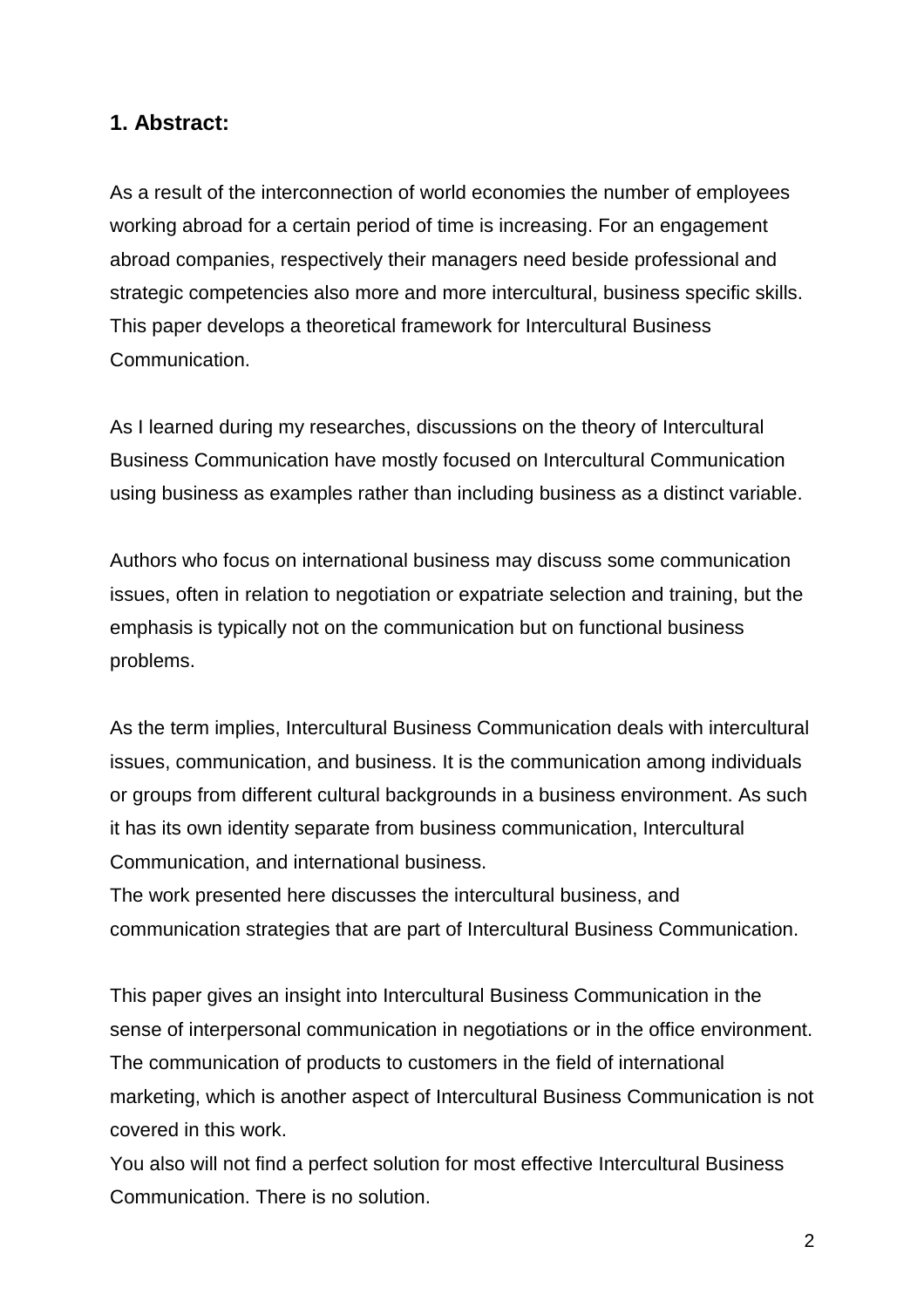<span id="page-2-0"></span>The theoretical approach, delivered in this work can only bring to light possible problems by the use of examples, or general findings about a better collaboration in the business environment.

### **2. The Necessity of Intercultural Knowledge in a Globalised World**

Today's world is undergoing rapid change. Trade barriers are collapsing around the globe, and companies are marketing their products and services worldwide. As corporations integrate and standardise their organisation and operation across the world, they must also learn to understand intercultural competence as a main objective. This will help to avoid miscommunication, which leads to misunderstanding, which inevitably results in mistakes. (Hinner, 1998, p.1)

Effective communication skills have always been essential for any successful business negotiation. Communication with people from other cultures is at least as important. However logical this assumption may appear, it has not always been felt to be important or decisive in international business transactions. For example, a 1980 survey of Lower Saxon export businesses showed that most of these companies did not consider language skills, especially intercultural communicative skills, to be important. (Kühn et al., 1980, p. 27) A 1996 survey of top German corporate management conducted by Korn Ferry and the London Business School discovered that only 21% of the corporate executives had spent more than six months abroad in work related matters. (Oehler, 1996, p. 19)

In today's global economy, "the new world market will not only be international, but also intensely intercultural. The country or company whose citizens have the greatest competency, all else being equal, will gain this competitive advantage." (Elashmawi et al., 1993, p. xi)

According to the Economist Intelligence Unit as well as the Ashbridge Management Research Group of England, the top five characteristics of an effective global manager are: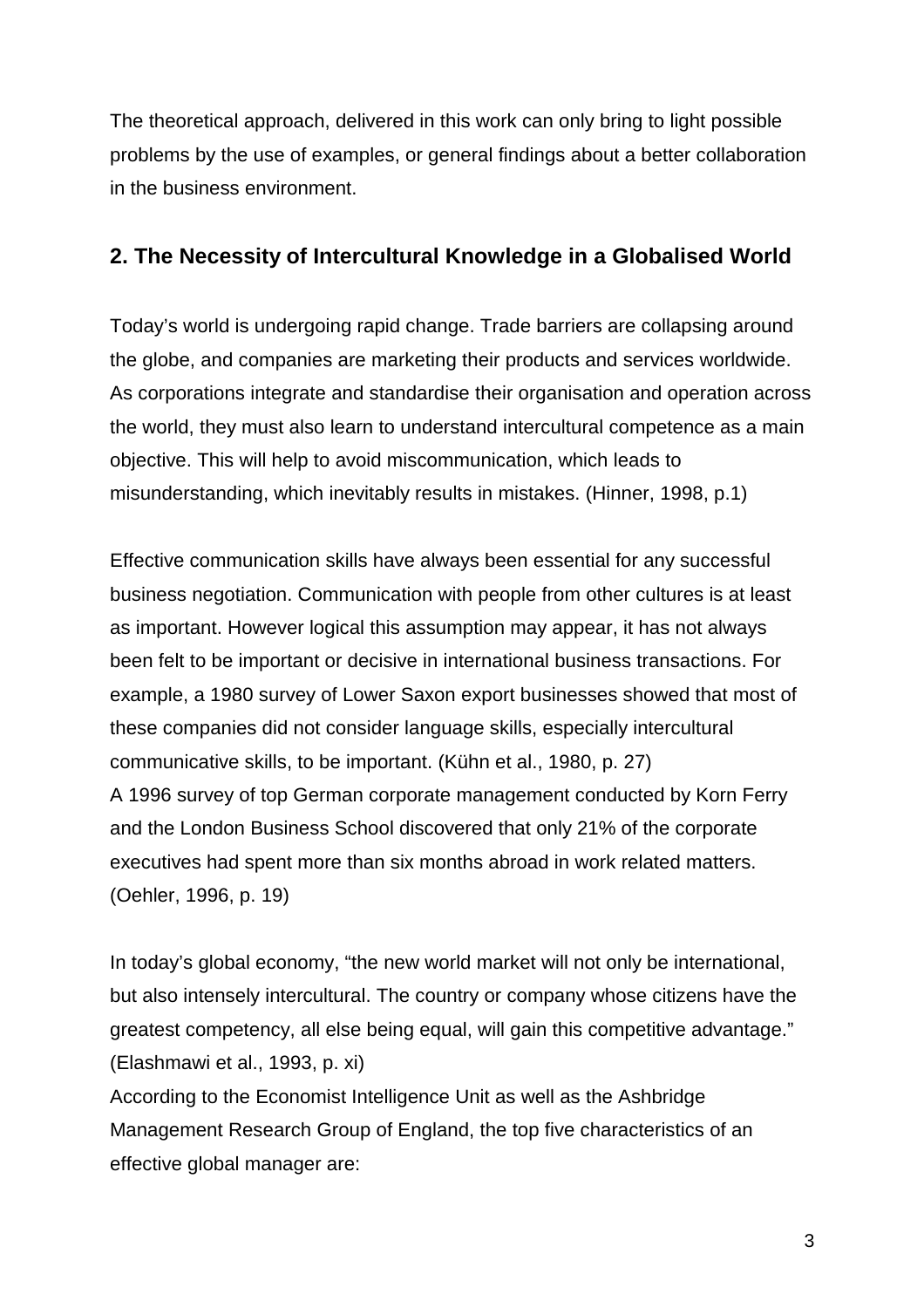- Strategic awareness,
- Adaptability to new situations,
- Sensitivity to different cultures,
- Ability to work in international teams,
- And language skills

(Brake et al., 1995, p. 24)

In other words, four of the five characteristics are intercultural communicative skills. "This emerging global manager must possess […] strong interpersonal skills, and strong Intercultural Communication skills […] in order for this manager to cross the cultural barrier and succeed in managing globally." (Elashmawi et al., 1993, p. 202) Because "cultural competence is no longer a nice skill to have; it is an economic necessity." (Brake et al., 1995, p. 32)

Also according to a survey conducted among 20 international companies, researching the selection criteria for expatriates, cultural adaptability, language and communication skills are of indispensable importance. (Horsch, 1995)

The acquisition of intercultural competencies can be initiated and fostered by intercultural training measures. The most important goals of these measures are that the participants extend their knowledge of the target culture, that they achieve the ability to observe and interpret communicational behaviour and that they develop strategies to deal with cultural differences. (von Helmolt, 2001)

As the survey of Lower Saxon business demonstrates, 1980 many export companies felt intercultural competence was not necessary for concluding international business deals. Apparently, larger German corporations are taking Intercultural Communication and management much more serious today. But since there are numerous factors responsible for the success or failure of an engagement abroad, intercultural training for the staff is only a building block in comprehensive internationalisation strategy which should be optimally suited to the company's situation and goals. (von Helmolt, 2001)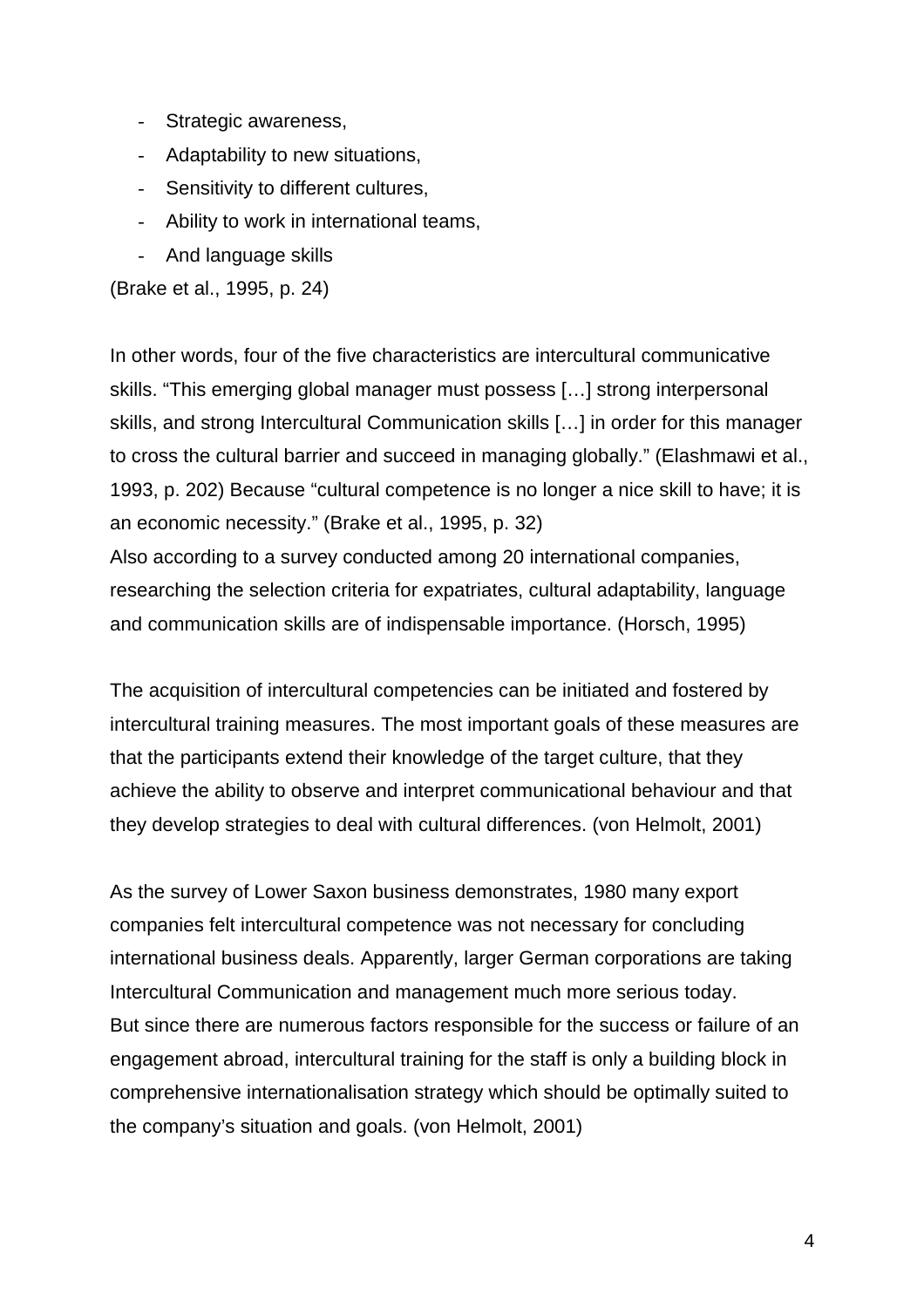<span id="page-4-0"></span>According to Schwertfeger companies are still slow in implementing specific training programs and other measures to rectify the situation. (Schwertfeger, 1996, p. 45)

A disregard for intercultural communicative skills can cause miscommunication, which can produce misunderstandings, which will lead to mistakes. And many mistakes have been made. This is probably due to the fact that many "[…] think that the research they did at home will work abroad or that no market research is needed." (Valentine, 1989, p. 54)

But "no company can afford to neglect the cultural context of doing business, and no manager has the luxury of ignoring cultural differences." (Brake et al., 1995, p. 31)

Business ventures often fail due to the cultural difference and misunderstanding of values of the other person, company, or culture. (Elashmawi et al., 1993, p. 48) Effective business communication, therefore, involves finding the right words and symbols, detecting the right taste, and being aware of local preferences and behaviours. It is, therefore not only necessary to think globally, but also to act locally and to integrate with the respective target culture.

## **3. Intercultural Business Communication**

Intercultural Business Communication is a complex system of layers of culture, communication, and business. What, though is that complex system about? In order to uncover the answer, it is necessary to define communication and intercultural strategies, and to clarify why the emphasis on business is so important.

The following, section of this paper discusses these aspects in order to determine how these items influence and interact with each other. Therefore these strategies cannot be viewed separately, but have to be looked at in an interrelated way.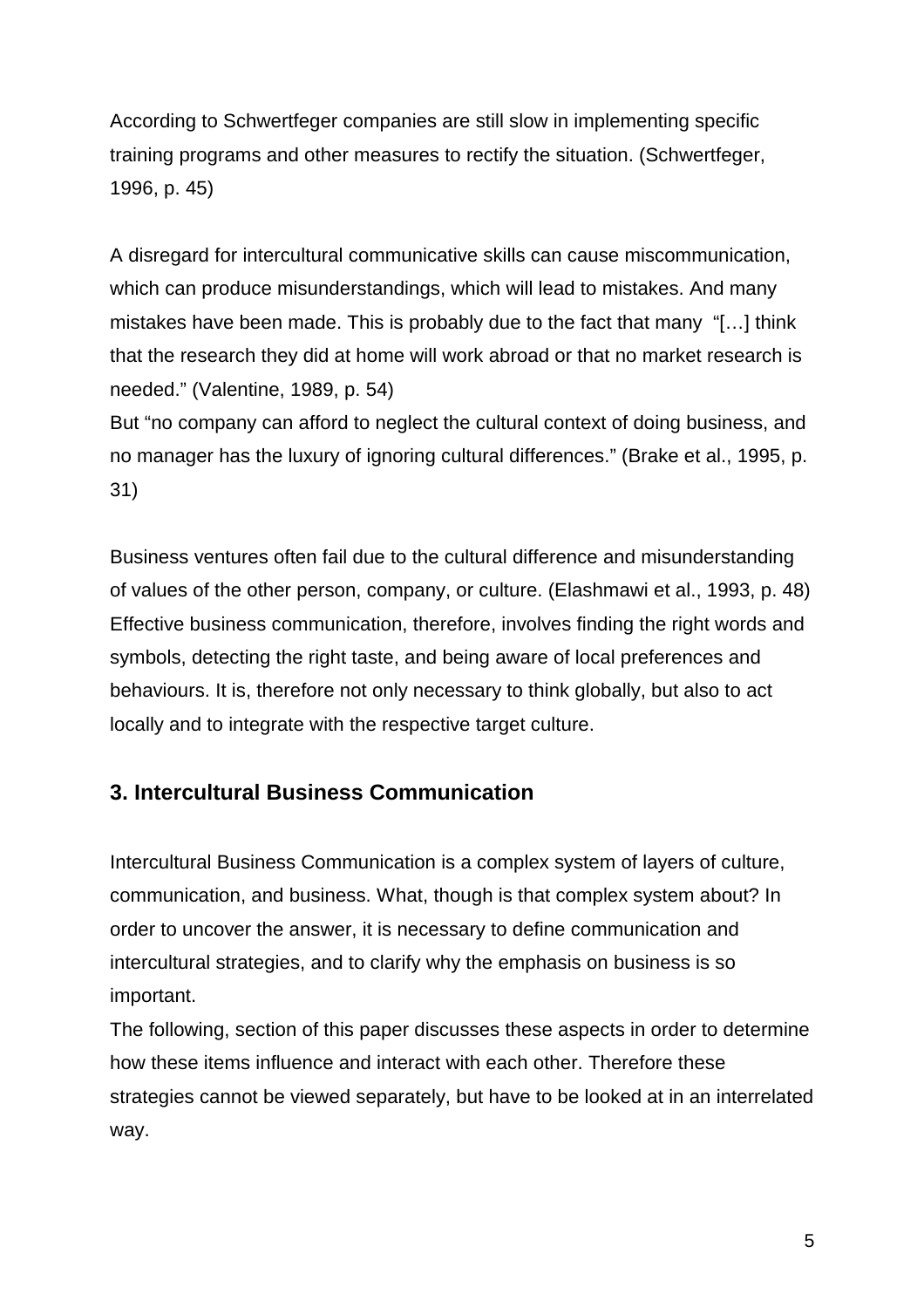<span id="page-5-0"></span>The emergence of a Transactual Culture has to be taken in account as well, as two business people from two different environments tend to find a new context, which can be considered a concession of both of them.

#### **3.1 Why is the Emphasis on Business so Important?**

The difference between Intercultural Communication and Intercultural Business Communication is not just that the latter takes place in a business. In Intercultural Business Communication the strategies, goals, objectives, and practices of a business become an integral part of the communication process.

Perkins (1999) emphasises the need for business context. She argues that without this context Intercultural Communication is ill-focused and not effective. Furthermore, the focus cannot just be on business in general; it must be on the specific workplace context. As corporations change, their business strategies change.

As the following example illustrates, knowledge of Intercultural Communication is a precondition for successful Intercultural Business Communication, but by itself it is not enough. (Lovitt, 1999) A development aid volunteer who has spent two years in Colombia has gained valuable insights into parts of Colombian culture. If he was successful in his assignment, he gained Intercultural Communication competence. He is able to adapt to a more high-context communication approach, he is able to accept different time orientations, and he has learned to focus on the group rather than the individual.

While all of this insight is helpful in conducting business, it is not enough. In addition to the general culture, he now also needs to be aware of the business culture and business environment in Colombia. He needs to be able to relate the business objectives of a firm to cultural behaviours, and he needs to be able to compare and reconcile different business approaches in Colombia, his native culture, and the rest of the world. He needs to know how the organisational structure of a firm will influence the development of business strategies, the flow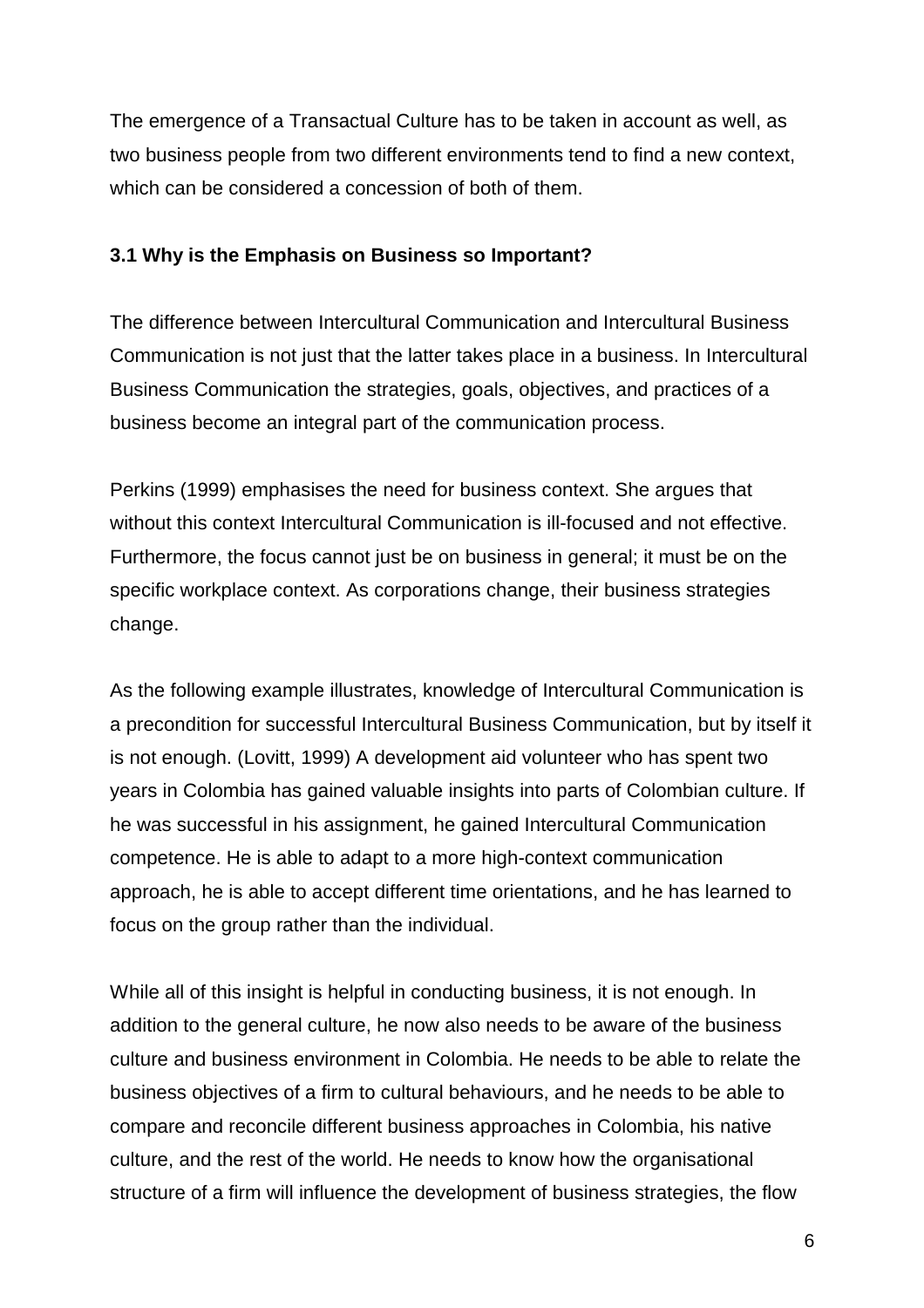<span id="page-6-0"></span>of information, and the decision-making process. In short, he needs to understand the business context in which he will practice Intercultural Business Communication. His understanding of the business environment in his own background and in Colombia will help him develop an approach to Intercultural Business Communication that draws on his background in culture, communication and business. (Lovitt, 1999)

The business knowledge is not merely added to Intercultural Communication; it is instrumental in developing a transactional culture of Intercultural Business Communication.

## **3.2 How Does Communication Strategy Contribute to Intercultural Business Communication?**

Communication is the process of transmitting ideas, information, feelings, and desires encoded in symbols. These symbols may be verbal, written, nonverbal, mathematical, or musical. Encoding refers to the process of putting information into a form recognisable to others. The encoded set of symbols is a message. Communication therefore, entails the encoding and sending of a message by using the right symbols as well as a decoding of these symbols upon receipt. Any decoding of a communicative message involves description, interpretation, and evaluation. Description is what one sees, interpretation is what one thinks one sees, and evaluation is one's judgement of what one thinks, one sees. The judgement will be either positive or negative. (Gudykunst et al., 1984, p. 194)

The danger of any decoding lies, therefore, in the mistaken interpretation or evaluation of a message "when confronted with different patterns of behavior." (Gudykunst et al., 1984, p. 196)

Communication strategy is influenced by corporate communication policies and personal preferences. For example, a policy that limits all memos to one page influences all written communication in the firm regardless of whether that communication is domestic or international. A communication strategy is also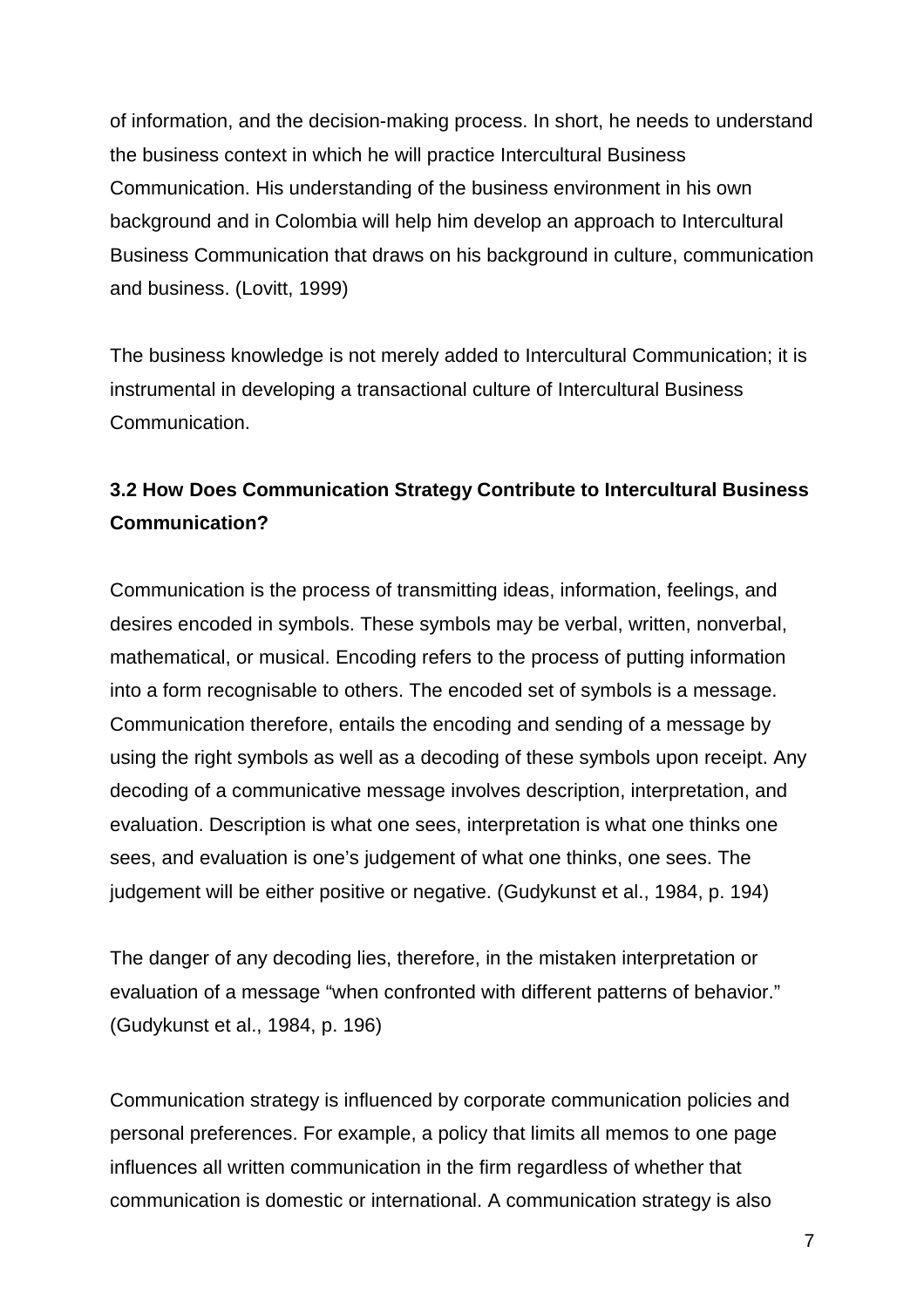influenced by the availability of technology and the functional expertise of the communicator. Furthermore, people have personal preferences for the use of communication channels; some may prefer the telephone to memos.

Individual goals, career aspirations, and the position in the firm will also affect how people communicate. Upper managers frequently prefer richer communication channels than lower-level employees do. (Daft & Lengel, 1984) Regardless of cultural background, upper managers prefer the face-to-face communication that is typical of high-context cultures in order to process both the verbal and nonverbal nuances of a message. The position in the firm may have a stronger effect on the preferred communication channel than the person's cultural background. For example, computer programmers regardless of cultural background tend to feel comfortable with low richness channels that do not require personal contact.

In addition, the preferences of the audience and the goal of the communication will affect the choice of communication strategy. If the receiver of a message is from the same company, then the corporate communication culture will have a great impact on the way the message is encoded and sent. The sender can count on some mutual communication base with the audience. They share the same corporate culture and are familiar with company processes and rituals that can affect the communication. The same is true if they are members of the same discourse community, such as marketing or accounting. They share similar patterns of approaching problems; they are familiar with processes and many problems in their respective fields. The accepted communication patterns of a discourse community may override cultural differences of the people who communicate. (Louhiala-Salminen, 1997)

Language also influences communication strategies. People who do business in a foreign language bring many of their own cognitive frames to the communication; therefore, "the view that non-native speakers writing in English ought to master its logic ignores the cultural complexity of the language" (Webb & Keene, 1999, p. 106). If the business partners do not speak a common language, the entire Intercultural Business Communication approach will be influenced by the dynamics of interpreters.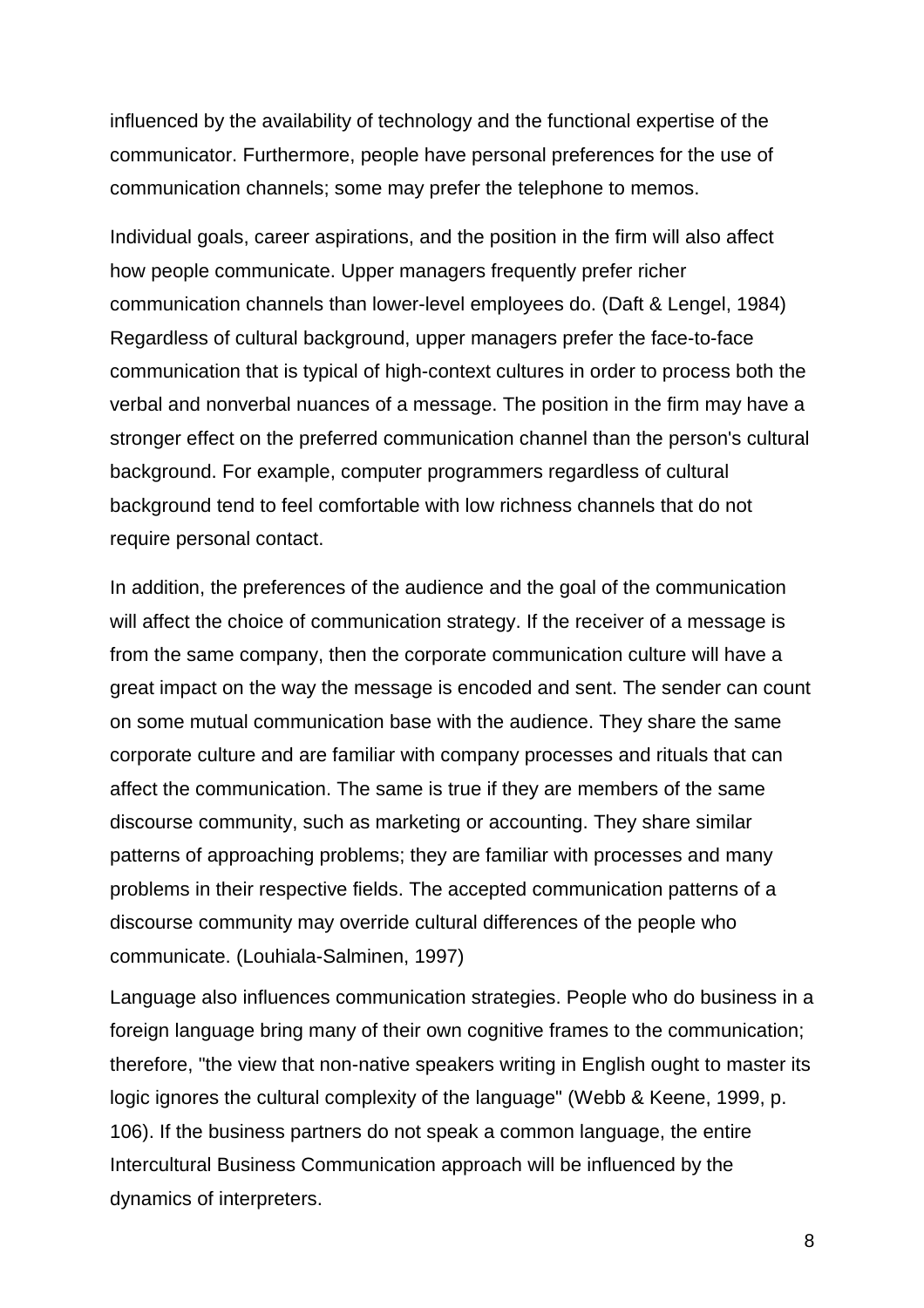<span id="page-8-0"></span>We have to bare in mind, that most communication models rely on western cognitive frames. Yet, many cultures have their own different cognitive frames, which determine what is considered logical and rational in their cultures. As a result, people think differently, approach business problems differently, and communicate differently. (Limaye et al., 1991)

# **3.3 How Does Intercultural Strategy Contribute to Intercultural Business Communication?**

Since culture plays such a crucial role in communication, how may culture be defined? Generally, culture is defined as "the ideas, customs, skills, arts, etc. of a given people in a given period." (Guralnik (ed.), 1978, p. 185)

Elashmawi and Harris expand upon this definition of culture, including the following items in their definition of culture:

- Language
- Nonverbal Communication,
- Space and Time orientation,
- Religion and belief systems,
- Patterns of thinking,
- Self-images,
- Set of values,
- Material culture,
- And aesthetics.

(Elashmawi et al., 1993, p. 50)

In other words, culture involves communicating values, norms, and behaviour within a social group.

Here, the study of culture should take place in the business context. As a result, knowledge about a number of variables from the national culture may be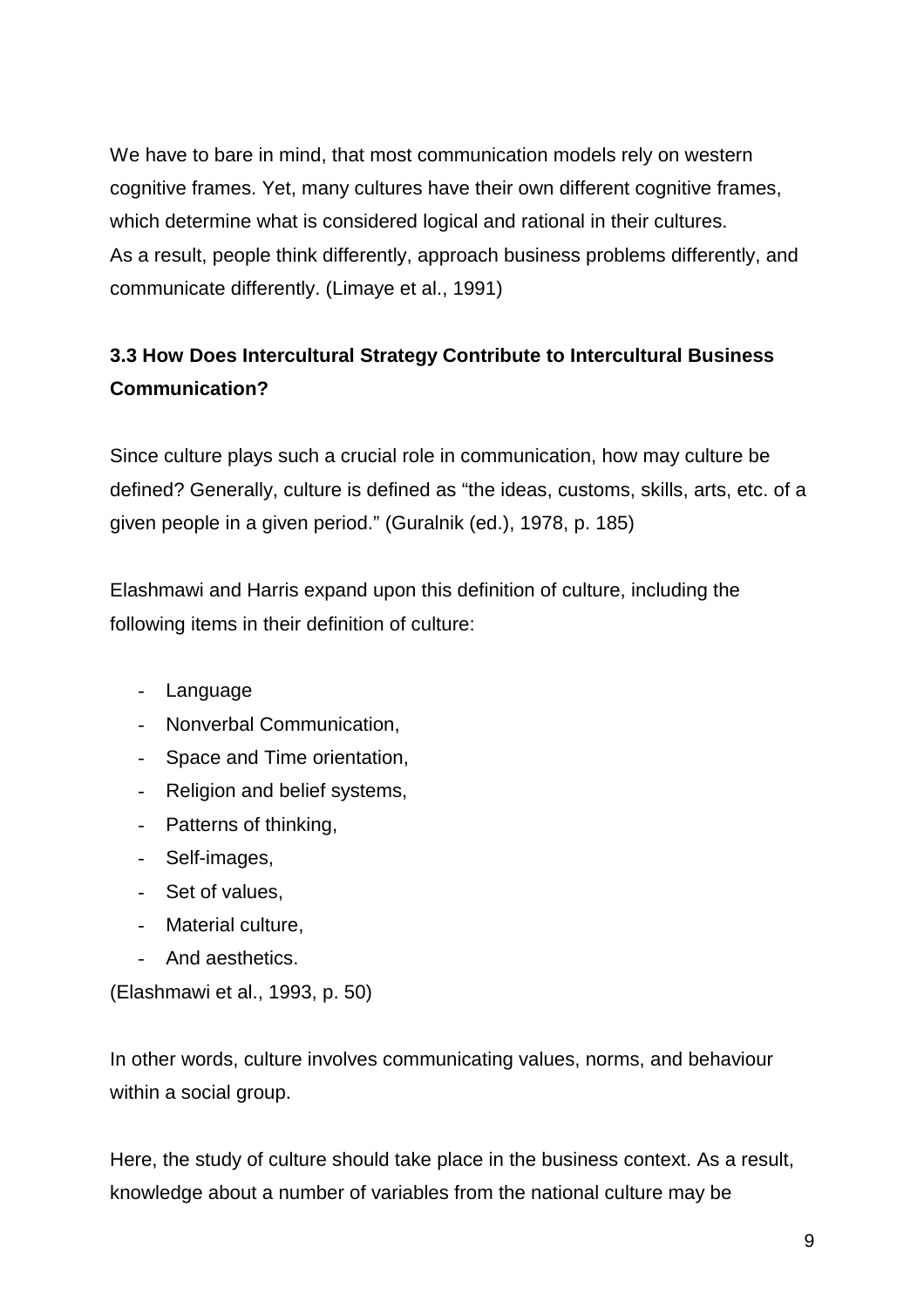irrelevant for the business person in the business context. (Lovitt, 1999) The backpack-travel conditions in Thailand or the folklore traditions of Germany may not be relevant to the negotiation of a contract for the production of automobiles in those countries.

In most cases, business people do not need to know details about marriage customs or family relationships to be successful.

Business people need to take into account the national culture, the general business culture, and the specific corporate culture. In addition, they must be aware of individual communication styles. After all, cultures do not communicate with each other; individuals do (Yan, 1997). "Chinese culture cannot talk to Japanese culture except through the discourse of individual Chinese and individual Japanese people" (Scollon & Scollon, 1995, p. 125).

The focus on individuals also helps to avoid the traditional tendency to talk about the "categorical Chinese, Japanese, or Arab audience" (Perkins, 1999, p. 19). While a simplistic view of culture easily leads to stereotyping, research supports the assumption that a majority from a particular culture share certain cultural characteristics (Hofstede, 1980). The Problem is that without any generalisations, meaningful Intercultural Business Communication would become even more difficult than it is already. Nevertheless one has to be aware of individual differences.

We need to be aware that business people are members of several cultures. They are tied to their corporate culture, the industry culture, the general business culture, and their national culture. A multinational company may have a very strong corporate culture that may negate some of the traditional cultural characteristics of a subsidiary country. For example, a Mexican employee of Procter & Gamble may have completely accepted a corporate culture of timeliness and punctuality that, at least in the work setting, is replacing the traditional polychronic time orientation of Mexican culture. "In the international business culture, managers have many interests and reference points in common, and thus they converse easily among themselves". (Andrews, 1999, p. 45)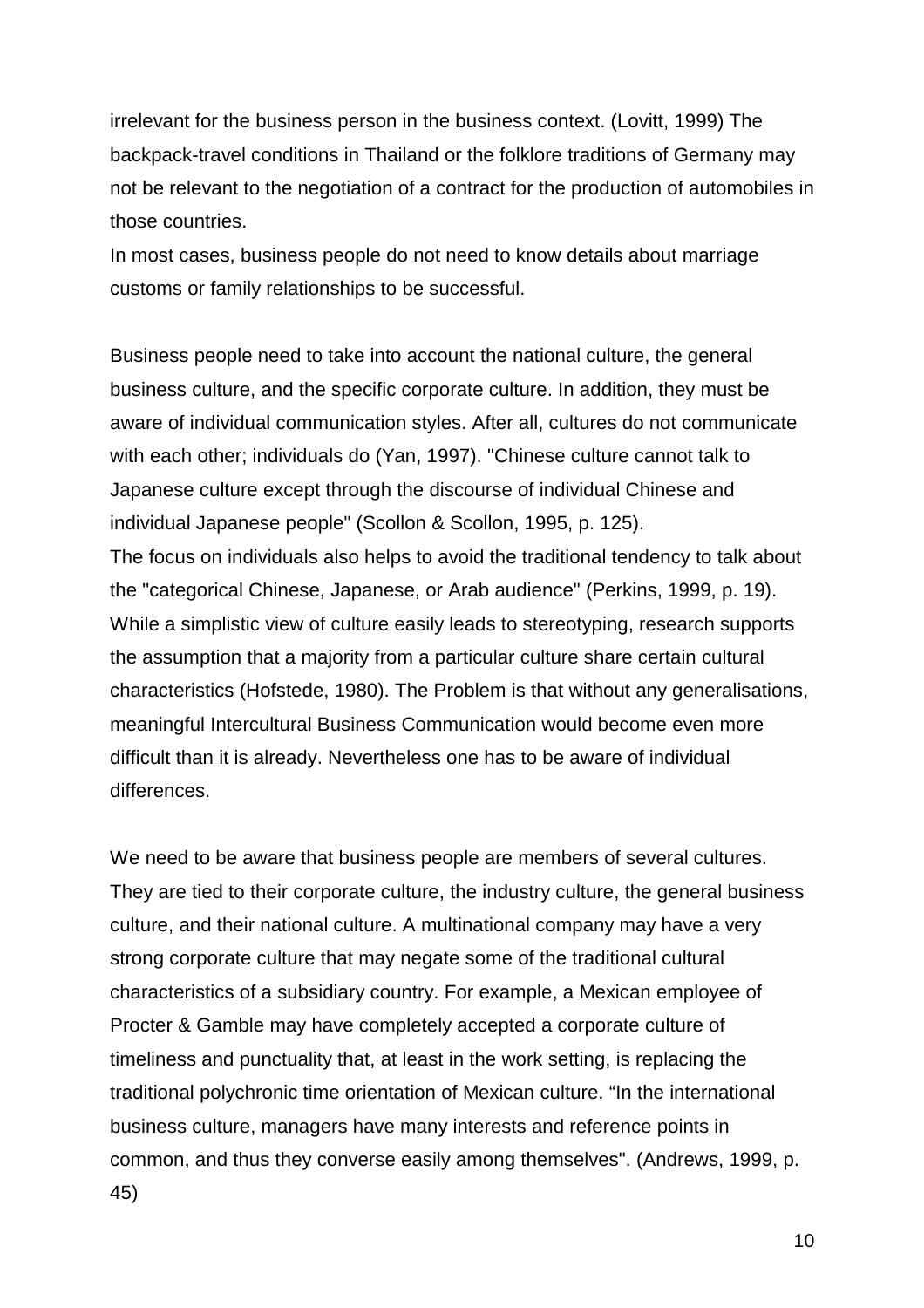### <span id="page-10-0"></span>**3.4 Transactual Business Communication**

When two business people from two different cultures interact, they bring their own backgrounds with them, but they also step outside their own cultural and business environment and create a new context (Bolten, 1999). Bell calls this new context "transactional culture" (Bell, 1992, p. 452). For example, if a financial manager from Thailand and a financial manager from France discuss financing options of a joint venture, they will be more successful if they have an understanding of each other's cultural and business background. They need to find out the tolerance for financial risk that each side is willing to take. They also must understand investment structures in each country. For example, are businesses practicing equity or debt financing? Do individual investors prefer bonds or stocks?

However, understanding the other side does not automatically bring success. Even the willingness of the French manager to conform to Thai rules does not solve the problem because the practices of Thailand may not be acceptable in France. They need to find a new way – a transactional culture – that is acceptable to both parties, their governments, cultures, and corporations.

In this effort, business people must understand the impact of key organisational concepts such as hiring practices, promotion policies, decision-making, competitive environment, financial regulations, business laws, and governmental requirements on the Intercultural Business Communication process. They must also understand the relationship of business and culture in a particular environment. What is the social status of business? What influence does culture have on organisational structures?

In addition, in the Intercultural Business Communication process, the participants also bring with them their own corporate cultures. Out of all of these parts, the new transactional culture emerges. (Varner, 2000, S.39)

A transactional culture will change as a result of changes in the various cultures of the participants; it will also change as business conditions change. When a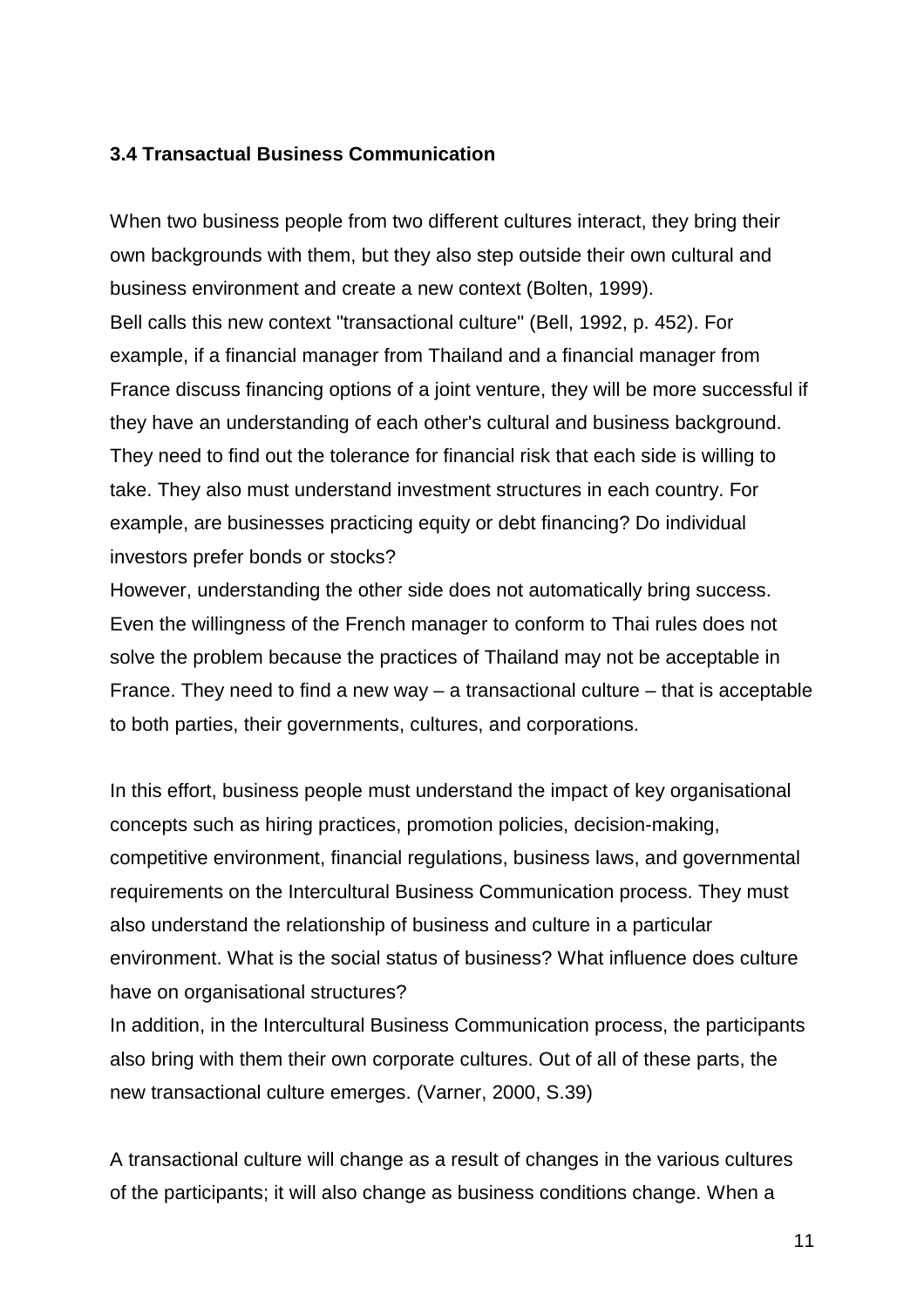<span id="page-11-0"></span>company goes from an export stage to a foreign subsidiary stage, the need for both cultural awareness and international business knowledge changes. When cultures become more prosperous, their consumption patterns may change and traditional marketing strategies and reward systems may no longer be effective. (Varner, 2000, p. 44)

## **4. Summary**

This research paper has shown that the cultural strategy, the business strategy, and the communication strategy are interrelated. Together they formulate an Intercultural Business Communication strategy that presents a new construct which is greater than the sum of its parts.

Research in Intercultural Business Communication is being conducted to "enable business negotiators or future business negotiators, or their trainers, to become aware of different kinds of intercultural traps they may encounter when dealing with representatives of foreign cultures". (Niemeier et al., 1998, p.2)

In order to advance the intercultural business communication, people concerned with that topic need to ask themselves: What role do the communication, culture, and business background of people play in developing strategies for effective Intercultural Business Communication? What are the implications for specific workplace communication situations? What effect do changes in one area have on the other two areas and on the whole? For example, how will political changes in China affect business and culture, and how will these changes influence how Chinese workers and managers communicate with managers from other countries? How will foreign managers in China react to these changes? What are the business, culture, and communication constraints on adapting their Intercultural Business Communication strategy?

As our environment changes, some variables may diminish in importance while others will grow. Traditional letters play a lesser role now than even ten years ago, while fax and e-mail play an ever bigger role. One has to examine how the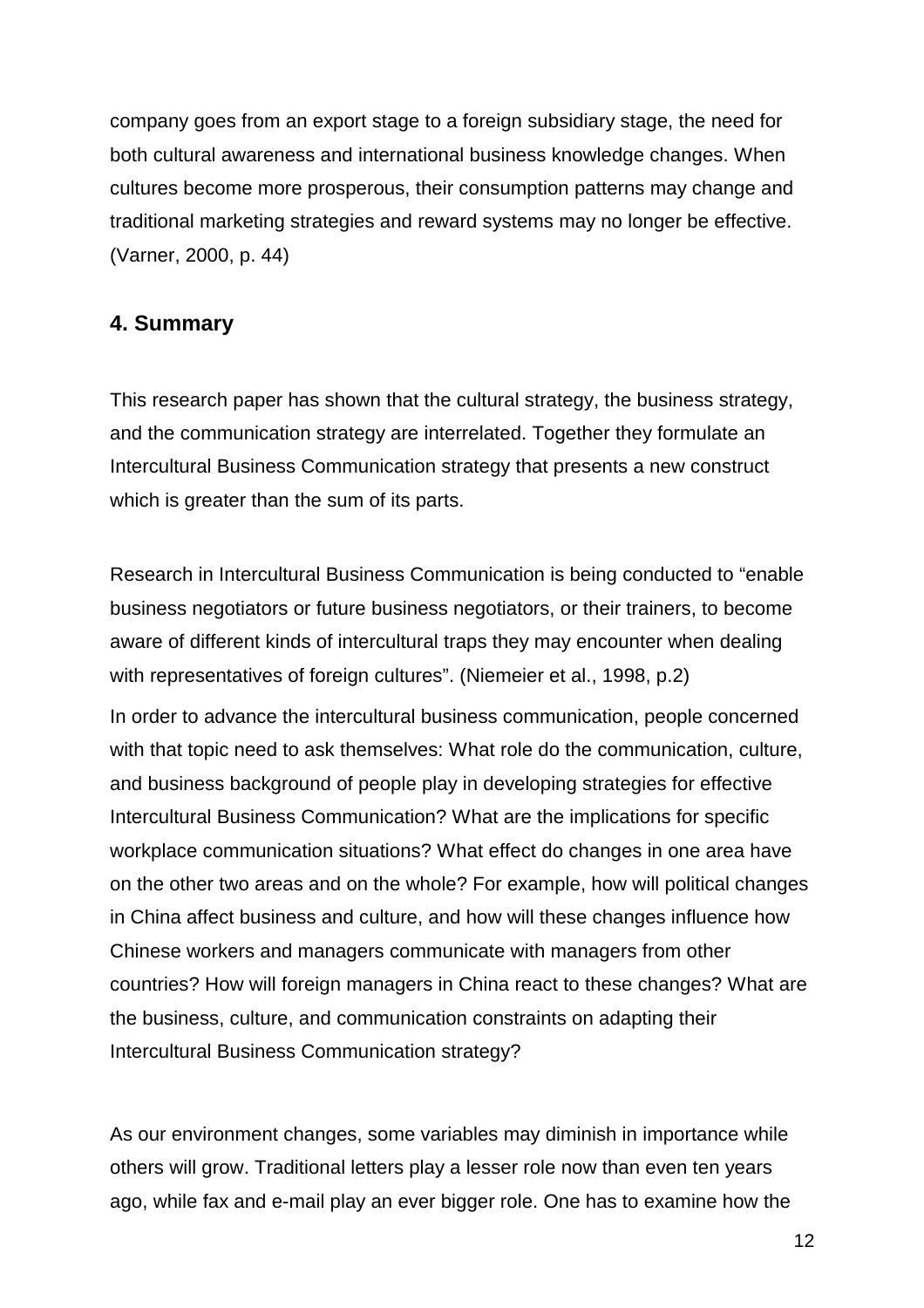changes in technology have affected the cultural, business, and communication strategies and what the implications are for the Intercultural Business Communication strategy.

## **5. References**

Andrews, D. C.: Information systems and technology in international professional communication, in C. R. Lovitt & D. Goswami (Eds.): Exploring the rhetoric of international professional communication (pp. 39-54), New York (Baywood) 1999.

Beamer, L.: Learning intercultural communication competence. The Journal of Business Communication, 29, 285-304 (1992).

Bell, A. H.: Business communication: Toward 2000, Cincinnati (SouthWestern), 1992.

Bolten, J. : Intercultural business communication: An interactive approach, in C. R. Lovitt & D. Goswami (Ede.): Exploring the rhetoric of international professional communication (pp. 139-156), New York (Baywood) 1999.

Brake, Terence; Danielle Medina Walker; Thomas Walker: Doing Business Internationally : The Guide to Cross-Cultural Success, Burr Ridge, IL, and New York: (Irwin, Inc.) 1995

Daft, R., Lengel, R.: Information richness: A new approach to manage, rial and organizational design, in B. Staw & L. L. Cummings (Eds.): Research and organizational behavior (pp. 191-233), Stamford, CT (JAI Press) 1984.

Elashmawi, Farid, Harris, Philip R.: Multicultural Management: New Skills for global success, Houston (Gulf Publishing Company) 1993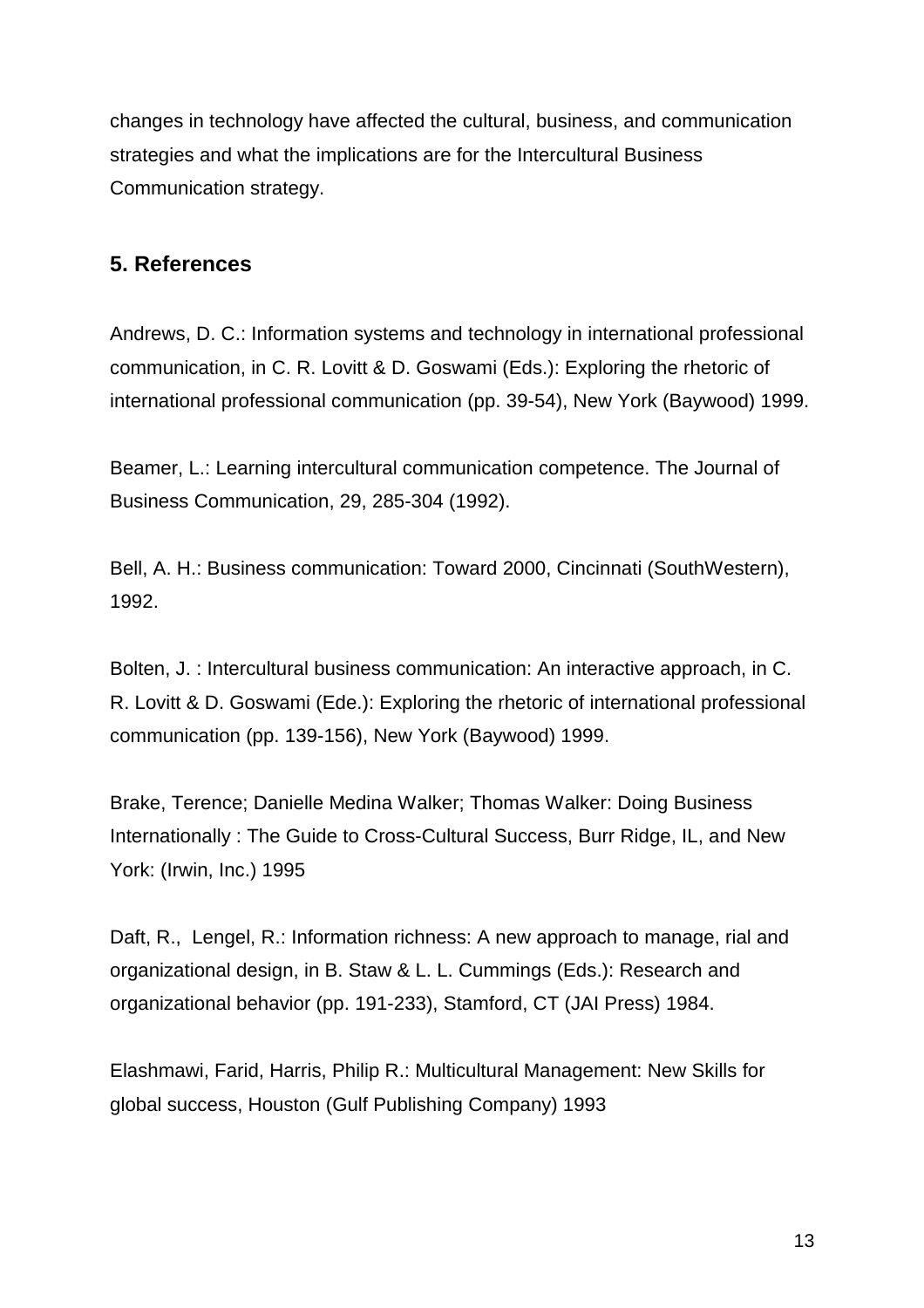Gudykunst, William B., Young Yun Kim: Communication with Strangers: An Approach to Intercultural Communication, Reading, MA and Menlo Park, CA, (Addison-Wesley Publishing Company), 1984.

Guralnik, David B. (ed.); Webster's New World Dictionary, New York, (Avnel Books) 1978.

Hinner, Michael B.: The importance of intercultural communication in a globalized world, (Freiberg Working Papers, TU Freiberg) 1998.

Helmolt, von, Katharina; Lehrprobe anlässlich der Bewerbung um die Professur Interkulturelle Kommunikation, Hochschule für Angewandte Wissenschaften Hamburg 2001

Hofstede, G. H.: Cultures' consequences: International differences in workrelated values. Beverly Hills, CA: (Sage) 1980.

Horsch, J.: Auslandseinsatz von Stammhausmitarbeitern, FFM et al., 1995 cited in "Managing work in an intercultural business environment" by S. Boll, 2001

Kühn, Jürgen; Leuscher, Hagen: Fremdsprachenbedarf in ausgewählten Betrieben in Niedersachsen IHK Bereich Hannover-Hildesheim, Hannover (Institut für die Niedersächsische Wirtschaft e. V.) 1980, (cited in Hinner, 1998)

Limaye, M. R., & Victor, D. A.: Cross-cultural business communication research: State of the art and hypotheses for the 1990s. The Journal of Business Communication, 28, 277-300, 1991

Louhiala-Salminen, L.: Investigating the genre of a business fax: A Finnish case study, The Journal of Business Communication, 34, 316-333, 1997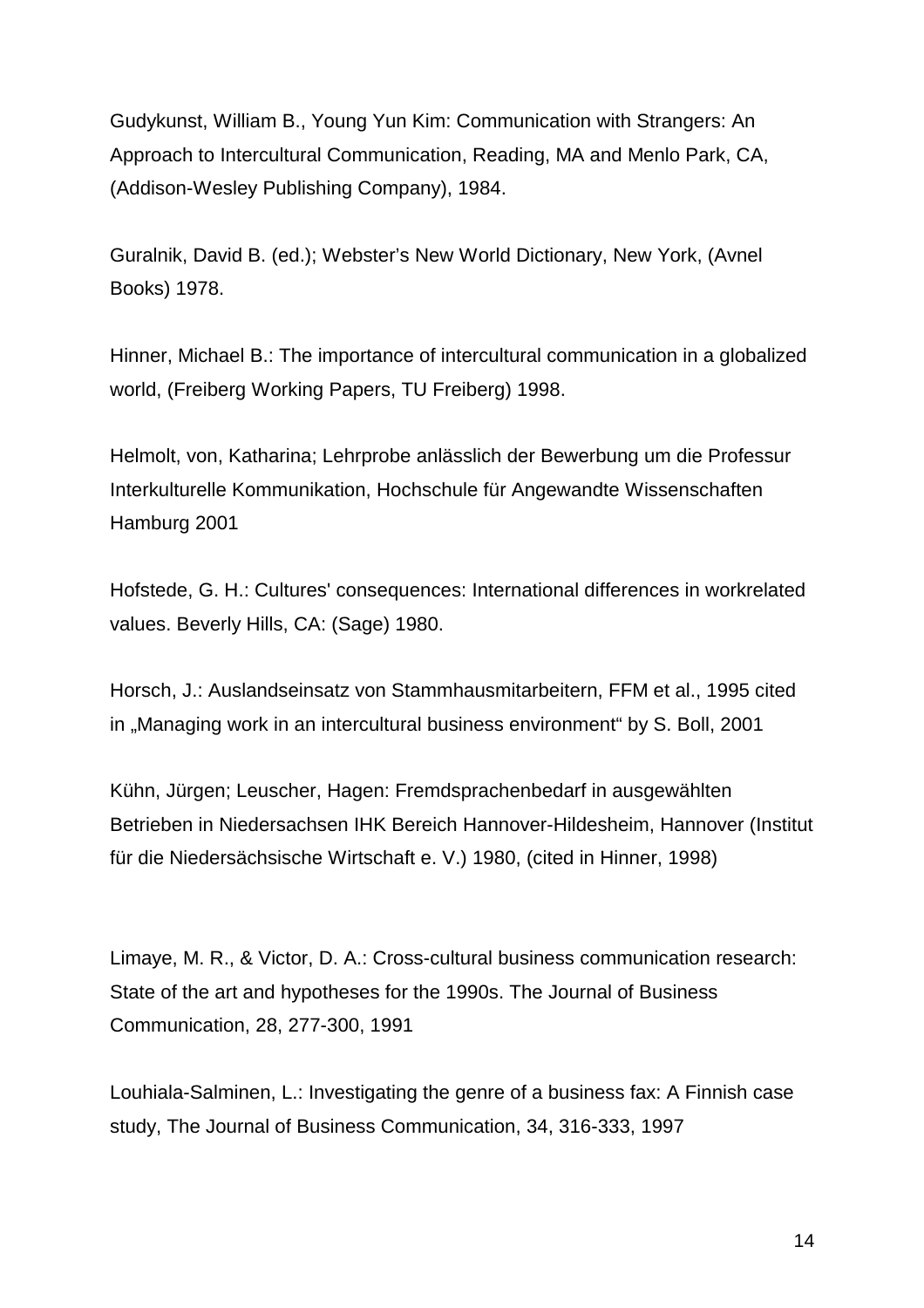Lovitt, C. R.: Rethinking the role of culture in international professional communication, in: C.R. Lovitt & D. Goswami (Eds.), Exploring the rhetoric of international professional communication (pp. 1-16), New York (Baywood) 1999.

Oehler, Klaus Dieter: Deutsche Konzernbosse herrschen ohne Selbstzweifel. Trotz Pleiten und Pannen: Vorstände sind von sich überzeugt / Wenig Auslandserfahrung, Hannoversche Allgemeine Zeitung, 29.10.96, p. 24, (cited in Hinner, 1998).

Perkins, J. M.: Communicating in a global, multicultural corporation: Other metaphors and strategies, in C. R. Lovitt & D. Goswami (Eds.), Exploring the rhetoric of international professional communication (pp. 17-38). New York: (Baywood) 1999.

Niemeier, Susanne; Campbell, Charles P; Dirven Rene: The Cultural Context in Business Communication, Amsterdam/Philadelphia, 1998.

Schwertfeger, Bärbel: Das Management setzt zum Sprung über die Fettnäpfchen an. Schulung in interkultureller Kompetenz / Leichte Missverständnisse mit schweren Folgen vermeiden, Frankfurter Allgemeine Zeitung 19.10.1996, p. 45, (cited in Hinner, 1998)

Scollon, R. , Scollon, S. W.: Intercultural Communication: A discourse approach, Cambridge, MA – Blackwell (1995)

Valentine, Charles F.: Blunders Abroad ; Nation's Business, March 1989, pp. 54- 56

Varner, Iris I.: The theoretical foundation for intercultural business communication, in: The Journal of Business Communication, Urbana, Jan. 2000.

Webb, J., & Keene, M.: The impact of discourse communities on international professional communication, in C. R. Lovitt, & D. Goswami (Eds.), Exploring the